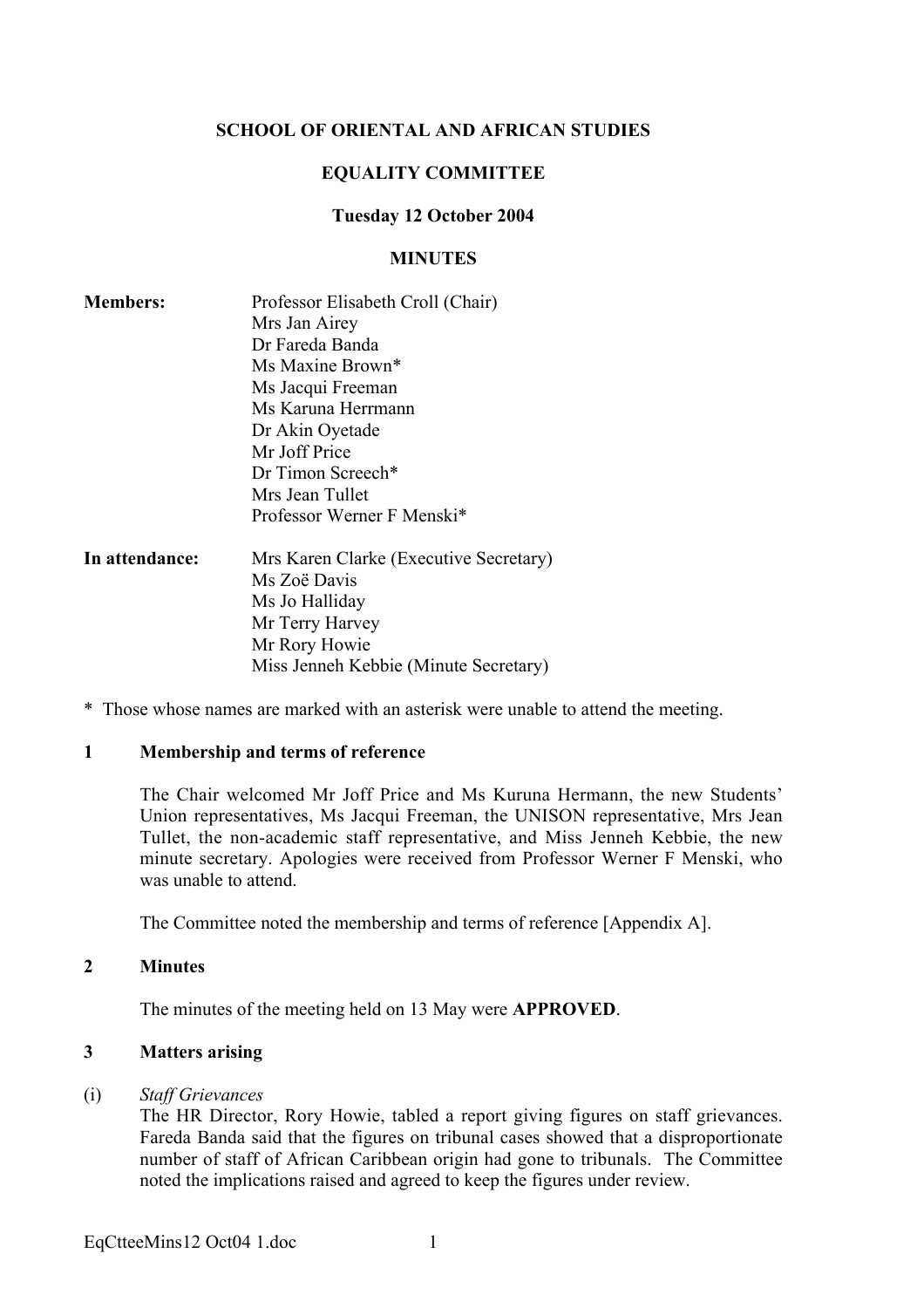# (ii) *Nursery review*

The Diversity Advisor gave a brief update on the progress of her investigations into nursery provision. The possibility of SOAS having its own nursery remained remote. The nursery at Birkbeck College was prepared to take children of SOAS students and staff. This was not a new arrangement and the Welfare Officers at SOAS had been giving this information to students. The Diversity Advisor pointed out that as long as places were available at Birkbeck College they would continue to accept applications from students and staff at SOAS. The Committee expressed their gratitude for this service and would like to continue this relationship.

It was noted that staff at SOAS had access to a voucher scheme. The HR Director said that the voucher scheme would be discussed at the next Resources Committee, and he would report back to the Equality Committee in due course.

# (iii) *Mechanisms for consultation*

The Diversity Advisor reiterated the need to communicate with individual members of the Committee about ways in which they consulted with the groups they represented. It was AGREED that she would contact members individually.

# (iv) *Religion and Belief*

It was reported by the Diversity Advisor that the draft policy on Religion and Belief had been amended and sent to the Staffing Committee for their consideration. The policy would then come back to the Committee before going to Executive Board.

# *(v) Disability Policy*

The Diversity Advisor said that the Faculty Learning and Teaching Committees' responses to the Draft Disability Policy were favourable. However, concerns were raised about the process for verifying whether students had a disability. Committee members wanted to know what mechanisms SOAS had in place to clarify whether a person had a disability. It was AGREED that Karen Clarke would report back to the Committee with clarification.

# 4 Review of previous year's work

The Diversity Advisor reported on the work carried out during 2003/04.

- (i) Members were informed that the new Equality and Diversity Policy was now on the Equality and Diversity website and thanked Jenneh Kebbie for her contribution to building it. The website would be constantly reviewed and updated. The Diversity Advisor invited members of the Committee to share information on equality issues. It was also reported that the Equality Committee minutes were on the School's website and that further statistical reports on monitoring would be included in due course.
- (ii) It was reported that a new series of training events run by consultants were being delivered as part of the implementation of the Equality and Diversity Policy. The Diversity Advisor spoke of the importance of participation in the training which, in the first instance, was targeted at Managers and Heads of Departments because of their position to influence staff. Jackie Freeman said that the Committee needed to consider why attendance at the training was low and look at ways of encouraging staff to attend. The Chair said that monitoring data from the equality training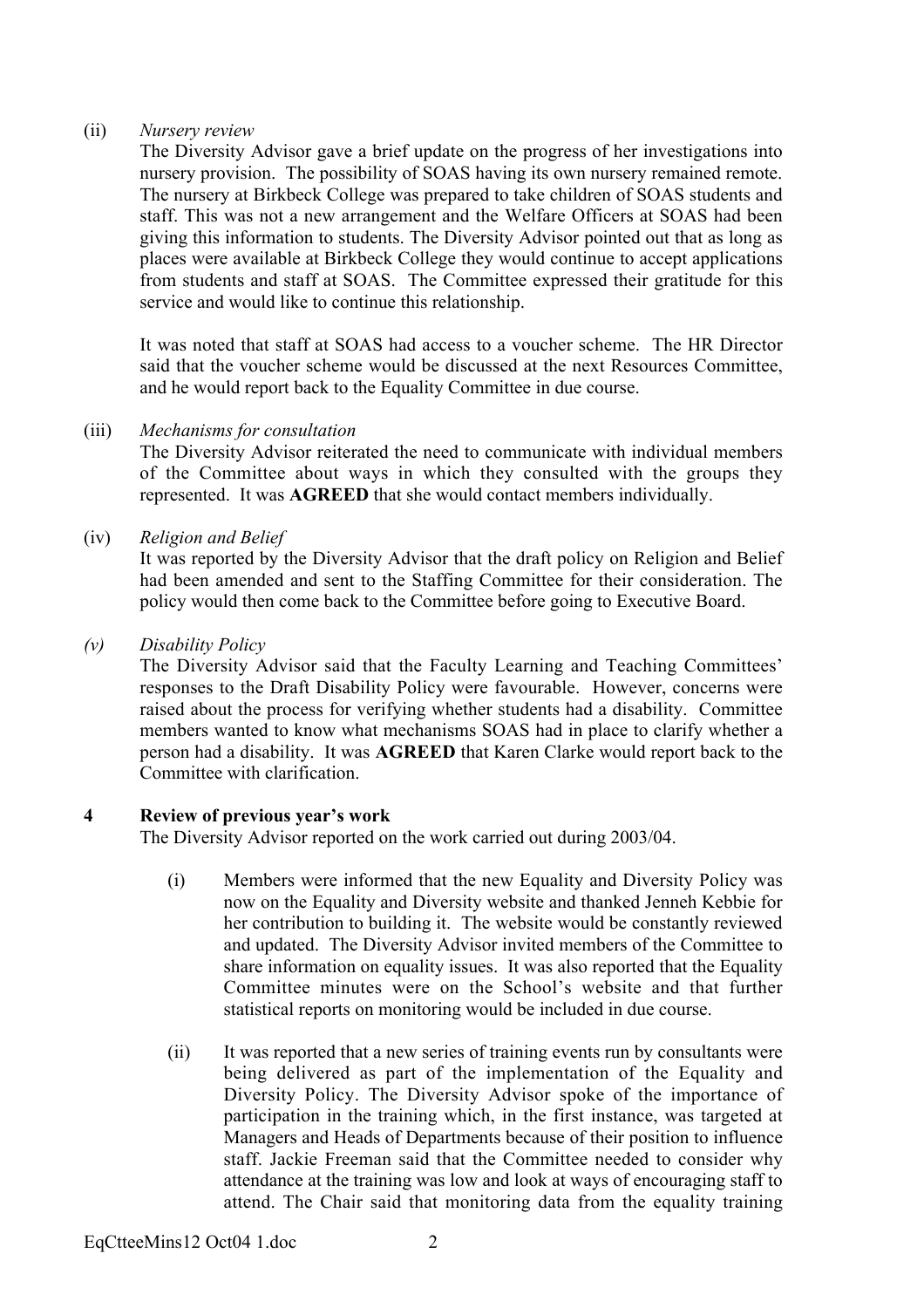sessions should be reviewed once the training had been completed and the findings shared with the Committee. The Diversity Advisor encouraged Committee members to attend the training.

(iii) The Committee was asked to consider a computer-based Equal Opportunity staff survey, whereby individuals were asked to input data regarding themselves. The Diversity Advisor informed the Committee that this would involve financial resources. The Committee was informed by the Diversity Advisor that, as she did not have a budget, funding would have to be negotiated as the survey would cost between £500-800 for staff but would be more expensive for students. The survey could be completed on line and was therefore less time consuming for the user. The survey would be totally independent of interference from anyone in SOAS as the data would only be accessible to the provider who would produce reports as requested.

Fareda Banda sought clarification on whether the system was able to identify race and gender. She said that many monitoring systems rendered the experiences from minority ethnic peoples as void. The Diversity Advisor replied that she has been informed that the response rate of previous users was 90% and that the system would be able to give a breakdown of staff on the basis of ethnicity, gender or any other variable built into the survey. The system could give users the choice of identifying themselves or declining this information and some fields could be made mandatory. It would also be possible to modify the survey for students if a student survey was needed. It was AGREED that the Diversity Advisor would circulate a sample survey seeking the views of EC members.

The Disability Officer said that training packages on disability issues were also available on the web. It was AGREED that this would be put on the agenda of the next Equality Committee.

## 5 New Legislation

The Committee received an update from the Diversity Advisor on the Gender Recognition Act, which was enacted on 1 July 2004, but would not come into effect until 2005. The Diversity Advisor said that this would have implications for SOAS and the service it provided for those people transitioning from one gender to another.

An information leaflet giving the implications for employers was tabled. An equivalent leaflet for students had not yet been produced. It was noted that future versions of the Equality and Diversity Policy would include references to gender reassignment. It was AGREED that a policy on Gender Reassignment would be drafted to coincide with the implementation of the Act in 2005.

## 6 Draft Policies

# (i) Draft Harassment Policy

The Committee was asked to consider the draft Harassment Policy for students. It was noted that the Committee had reviewed the Draft Harassment Policy for staff at a previous meeting. The following staff amendments were agreed: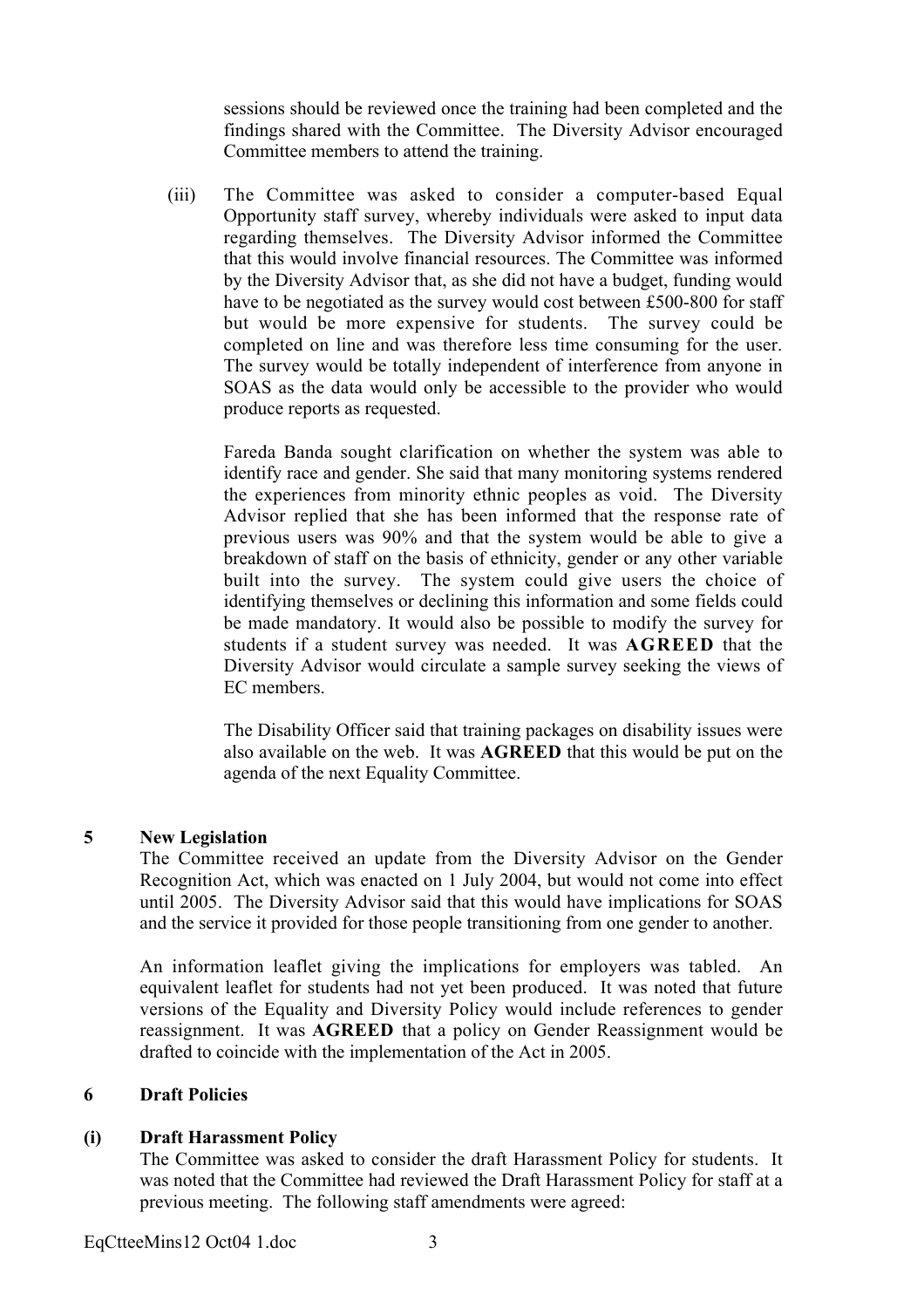- a) the language should be amended to reflect student, not staff, concerns;
- b) closer cross-referencing with staff harassment policy;
- c) para 14 should state who will make decisions regarding the separation of parties involved in a complaint;
- d) para 17 should state how the panel for the formal hearing would be constituted.

Fareda Banda expressed concern at the constitution of panels hearing complaints of harassment. The Chair replied by saying not only did SOAS take this matter seriously, but it was a matter of policy that panels represent a cross-section of the School.

The HR Director noted that the document did not clearly state who made various decisions. The Diversity Advisor AGREED to look at the protocols surrounding decision making and report back to the next Equality Committee.

The Disability Officer expressed concern regarding the Harassment Policy's position in dealing with matters that involved criminal law e.g. rape. She wanted to know whether it was the School's policy to take action on matters that could go to court. It was AGREED that the Diversity Advisor would report back to Equality Committee with clarification on this.

# (ii) Guidelines on Teaching Disabled Students

The Committee considered the draft Guidelines on Teaching Disabled Students from the Diversity Advisor and Disability Officer. The Diversity Advisor pointed out that the document was a guideline and should be read in conjunction with the draft Disability Policy which had been considered at a previous meeting. The Diversity Advisor AGREED to send copies of the Disability Policy to new members of the Equality Committee.

The Diversity Advisor said that the draft Policy and Guidelines were to be considered by Faculty Learning & Teaching Committees and the Learning & Teaching Policy Committee and would be seen by Equality Committee before going to Executive Board.

The Disability Officer said that some lecturers refused to allow students to tape lectures. It was suggested that relevant students should alert teachers to the fact that the taping of their lectures was essential in carrying out their studies. It was also noted that this was in keeping with good practice. It was AGREED that the taping of lectures would be included in the policy.

## 7 Training

In the absence of a Staff Development Manager, the Diversity Advisor gave an update on equality training events. She reported that general awareness training was currently being delivered by consultants and that two sessions had been cancelled due to poor take-up by staff. Akin Oyetade suggested that the reason for the poor attendance may have been due to the training being provided at the beginning of term which was a demanding time in the academic year. The Diversity Advisor said there was a possibility of running the sessions again in 2005, but that this would have to be negotiated with the new Staff Development Manager. The HR Director, Rory Howie, said that if this pattern continued it would be cause for concern as the sessions had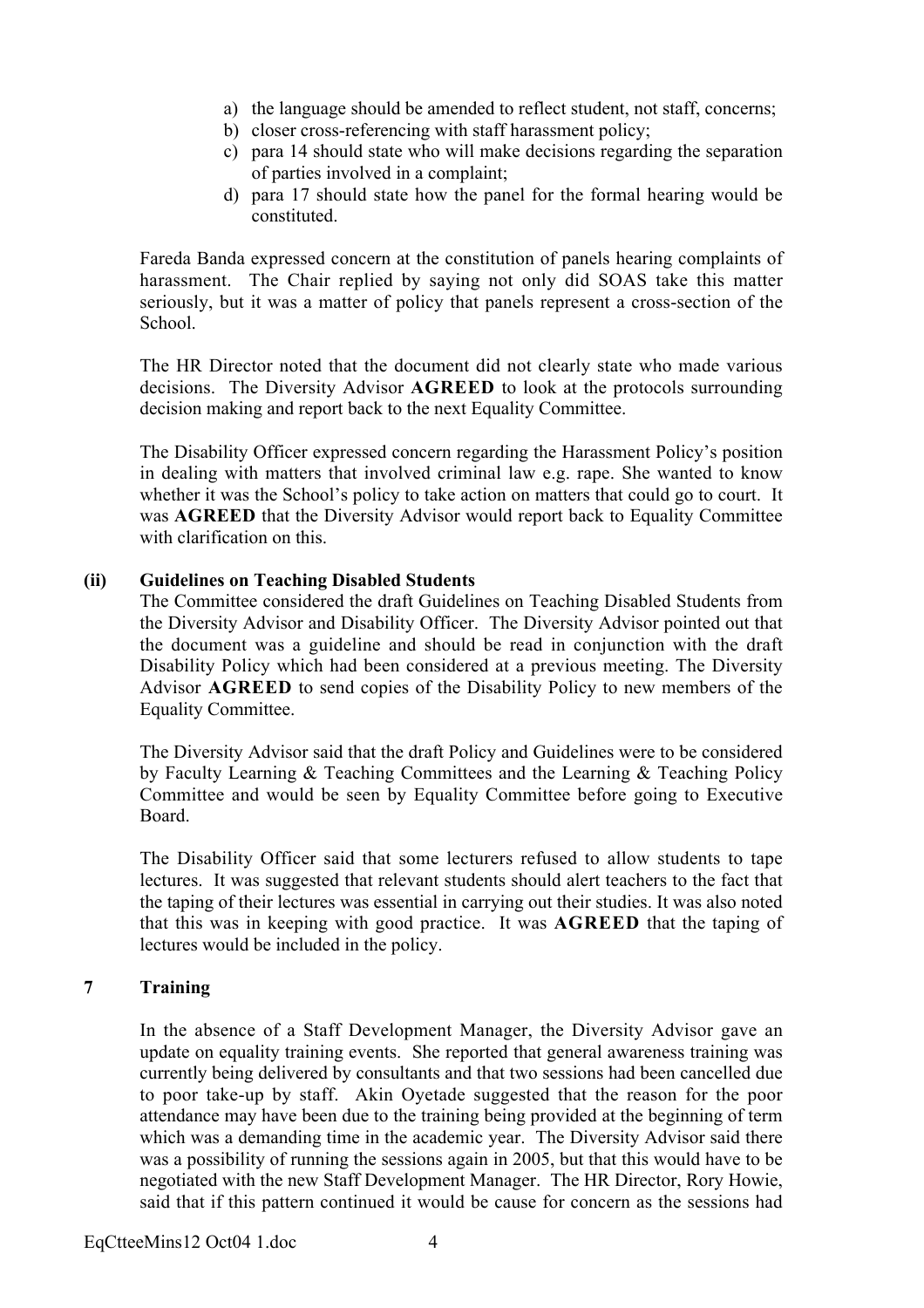been structured to allow the maximum number of people to attend. It was AGREED that the Diversity Advisor would provide a breakdown of the persons who had attended the training and that the data should be brought before the Committee once it became available.

The HR Director acknowledged Jo Price, the former Staff Development Manager, who had made a considerable contribution by ensuring the implementation of the Equality Training frameworks.

# 8 Undergraduate Student Retention – 2001 and 2002 intakes

The Committee considered a paper from Terry Harvey, the Academic Registrar, giving an analysis of undergraduate student withdrawals. He said that there had been a high level of withdrawal amongst undergraduates and there that this was an area that needed to be kept under review by monitoring on a regular basis. The Academic Registrar also explained that, in an attempt to show a fair split between faculties, students doing joint degrees were represented in two faculties. Consequently, the data represented FTE student numbers as opposed to actual numbers.

The following points were highlighted.

- i. The withdrawal rates for students by faculty for 2001 and 2002 were relatively consistent and did not show significant variations.
- ii. Withdrawal rates for students by faculty and gender correlated to the ratio of students for both the 2001 and 2002 UG intakes with very little variation between faculties. Overall however, withdrawal rates were slightly higher for male students.
- iii. Data on students with disabilities was too small to provide meaningful statistical analysis. However, figures suggest that disabled students are more likely to withdraw and that most withdrawals within this group come from those declaring dyslexia.
- iv. The withdrawal of students by Declared Ethnic Group showed that in 2001 the total number of withdrawals amongst white students (55%) was more than withdrawals amongst non-white students (45%). It was noted that 'white' included English, Scottish, Irish, and Welsh students, while 'non-white' were not categorised in this manner.

The Committee suggested that the analysis presented by the Academic Registrar be broken down into more specific areas covering age and ethnic groupings used on the student monitoring database. It was AGREED that the Academic Registrar would prepare a paper giving a statistical analysis on withdrawals by reference to age.

The Committee discussed the need for student exit interviews to find out the reasons for the high withdrawal rate amongst first year undergraduate students. The Diversity Advisor said that she been informed that a report on withdrawal rates was being prepared by the Widening Participation Co-ordinator. It was noted that the information within that report would reflect the type of analysis required by the Committee in acquiring a realistic breakdown.

Members queried whether students with disabilities had been given the opportunity to declare their disability. The Disability Officer and Academic Registrar explained that students were given the opportunity to declare their disability on registration forms